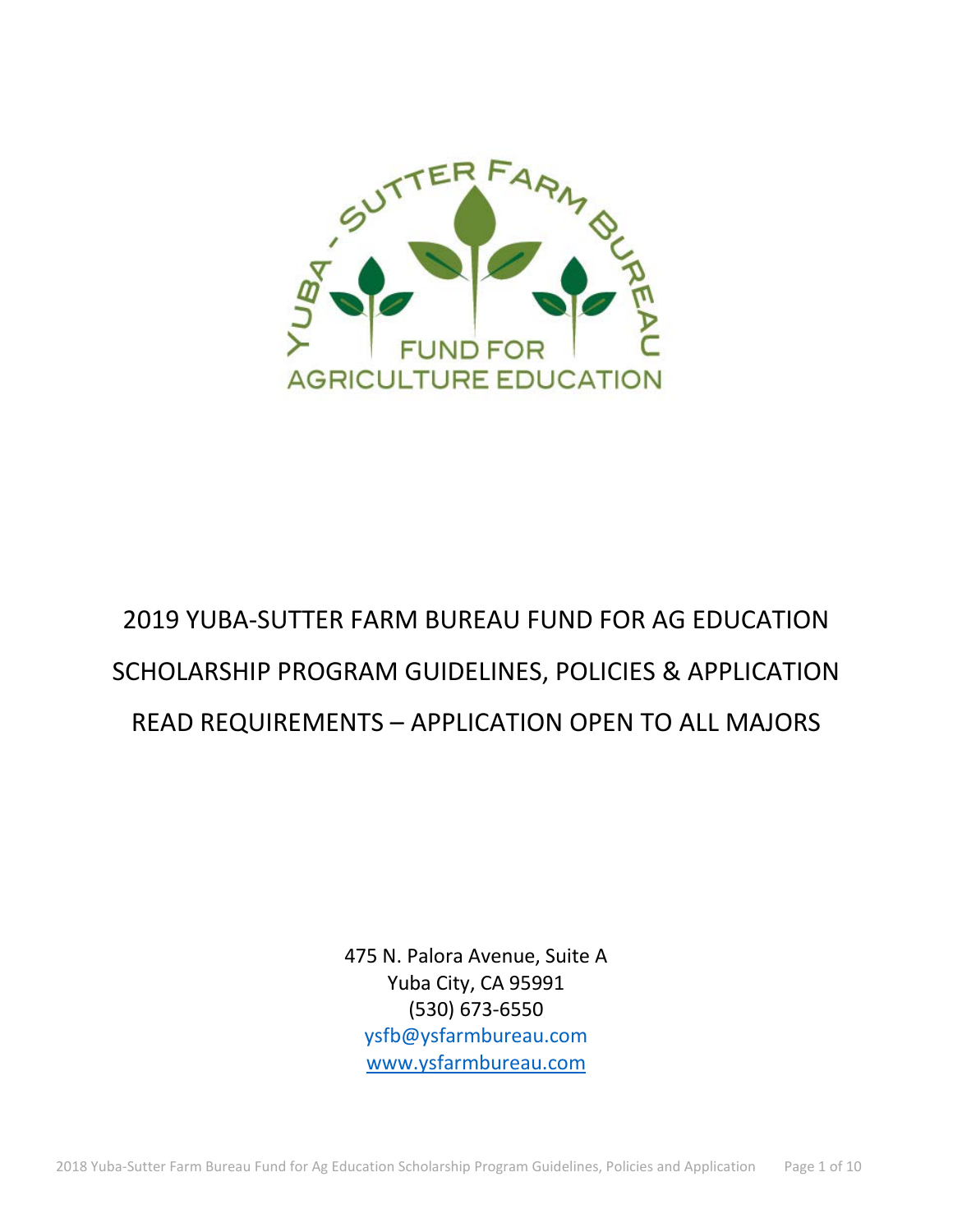# **YUBA-SUTTER FARM BUREAU FUND FOR AG EDUCATION 2019 Scholarship Program Guidelines**

The Yuba-Sutter Farm Bureau is a non-profit trade organization whose mission is to represent Yuba and Sutter counties' agriculture through public relations, education, and public policy advocacy in order to promote the economic viability of agriculture balanced with appropriate management of natural resources. Yuba-Sutter Farm Bureau is associated at the state level with the California Farm Bureau Federation, and at the national level with the American Farm Bureau Federation. Working together, the members of Farm Bureau make up an organization that is actively promoting agriculture and to make sure that our nation is provided with safe, wholesome, and domestically produced food. Government officials, at all levels, consider Farm Bureau to be "the voice of agriculture." When it comes to America's true grassroots, member-driven organizations, it's tough to rival the effectiveness of Farm Bureau.

As part of our on-going educational programs in Yuba and Sutter counties, the Yuba-Sutter Farm Bureau Board of Directors has established an annual Scholarship Program made possible through the Yuba-Sutter Farm Bureau Fund for Ag Education (YSFB FAE). The goal of the Scholarship Program is to provide financial assistance to qualified, graduating high school students from the Yuba and Sutter counties by supporting their college education. Over the past twenty-one years, we have given more than \$155,500 to deserving students from our community. In order to support farm families and our communities, the Board of Directors is committed to promoting the availability of these scholarships, as well as recognizing the outstanding students who win each year.

Open to high school seniors from Yuba and Sutter counties, the Scholarship Program awards one-time gifts of \$500 or more to a minimum of four students annually. To qualify, the student must be a senior currently enrolled in a public or private high school in either Yuba or Sutter County, must have an average to aboveaverage academic record, and plan to enroll as a full-time student at an accredited school.

# **Members of the immediate families of members of the Scholarship Committee are not eligible for Scholarship Program awards.**

Applicants will be evaluated on their high school records, standardized test results, extracurricular activities, application, and interview. All applications must be received – electronic submissions are allowed – to the Yuba-Sutter Farm Bureau office or emailed to [ysfb@ysfarmbureau.com](mailto:ysfb@ysfarmbureau.com) on or before **5:00 PM, Friday, March 22, 2019**. The Yuba-Sutter Farm Bureau Scholarship Committee will review all scholarship applications, and is solely responsible for determining the suitability of each application for consideration. Submitting an application does not guarantee an interview with the committee. The decision of the Yuba-Sutter Farm Bureau Scholarship Committee, to recommend or not recommend any applicant to the Board of Directors for a scholarship award, is final.

All inquiries should be directed to:

YSFB FAE Attn: Jessica DeCoito, Executive Director 475 N. Palora Avenue, Suite A Yuba City, CA 95991 (530) 673-6550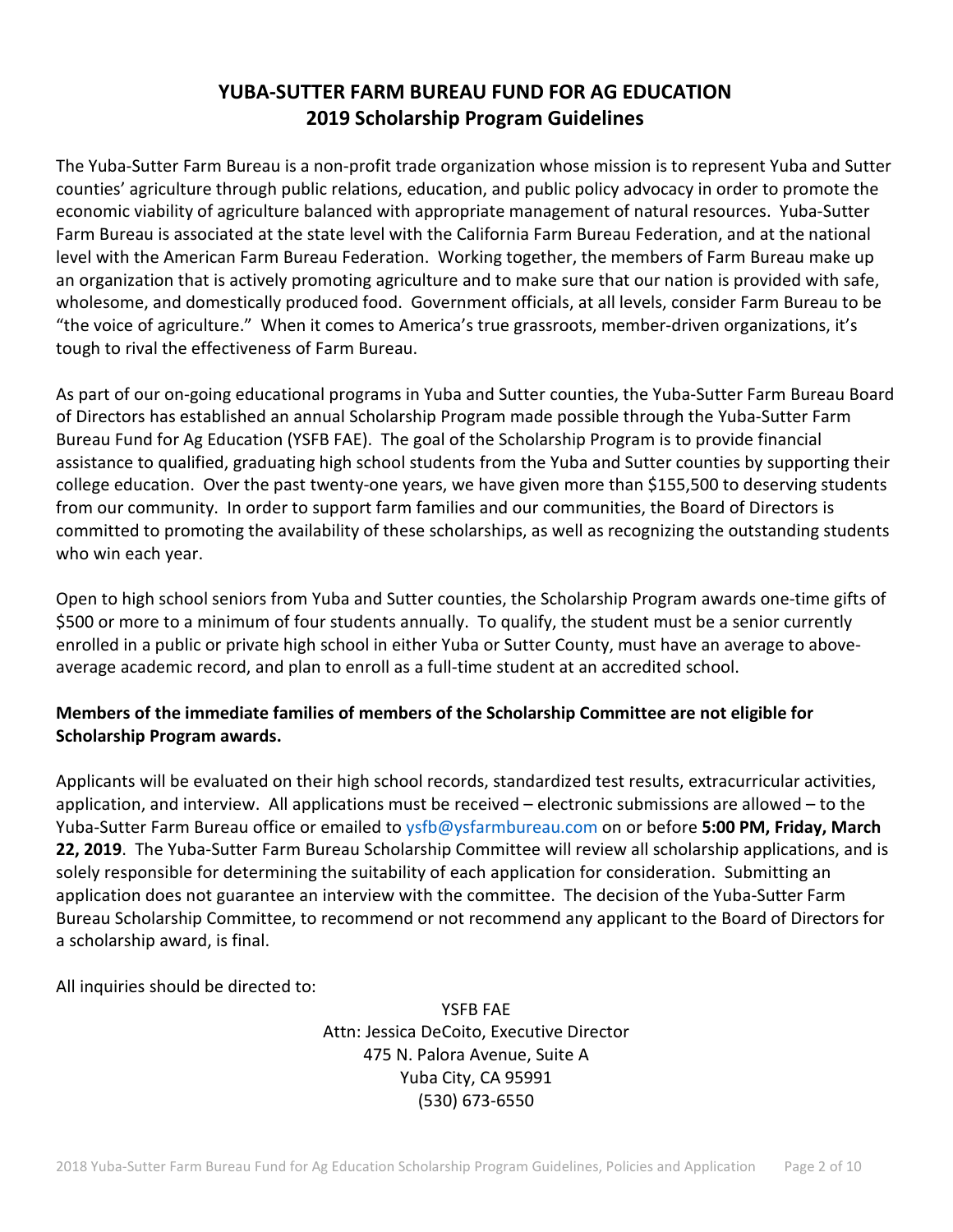# **YUBA-SUTTER FARM BUREAU FUND FOR AG EDUCATION 475 N. Palora Ave. #A, Yuba City, CA 95991 2019 Scholarship Program Guidelines**

**Eligibility:** Eligibility to apply for a YSFB FAE scholarship is based on the following:

- A. Student must live in either Yuba or Sutter county;
- B. Student must be a senior currently enrolled in a public or private high school in Yuba or Sutter county;
- C. Student should have an average to above-average academic record; and
- D. In the fall of the next academic year, student plans to enroll in an accredited two- or four-year college, university or vocational-technical school.

Members of the immediate families of members of the Scholarship Committee are not eligible to apply. If applicants are in doubt about their eligibility, they should apply and allow the Scholarship Committee to make the determination.

**Applications:** The Scholarship Committee will make applications available to graduating seniors who reside in Yuba and Sutter counties on-line at [www.ysfarmbureau.com](http://www.ysfarmbureau.com/) beginning January 2019. **APPLICATIONS MUST BE TYPED.** Within the application time frame, in order to have their applications considered, applicants must provide the Scholarship Committee with the following mpleted YSFB FAE Application Receipt, Application and essay.

- B. Three (3) letters of recommendation.
- C. Sealed copy of high school transcript.

Failure to provide **ALL** documents listed in the application by the deadline will automatically result in the application being rejected. All applications and required documents must be received – electronic submissions are allowed – to the YSFB FAE office or emailed to [ysfb@ysfarmbureau.com](mailto:ysfb@ysfarmbureau.com) on or before **5:00 PM, Friday, March 22, 2019.** The Yuba-Sutter Farm Bureau Scholarship Committee will review all scholarship applications, and is solely responsible for determining the suitability of each application for consideration. **Submitting an application does not guarantee an interview with the committee. The decision of the Yuba-Sutter Farm Bureau Scholarship Committee, to recommend or not recommend any applicant to the Board of Directors for a scholarship award, is final.** 

- **Selection:** An impartial committee composed of Yuba-Sutter Farm Bureau members, and area business and community leaders selects the recommended recipients beginning annually in April/May. In evaluating the applications, the Scholarship Committee will ensure applicants first meet all of the eligibility requirements. Thereafter, all YSFB FAE scholarship recommendations will be based on the following criteria:
	- A. Scholastic Achievement
	- B. Career Goals
	- C. Leadership Skills and Community Involvement
	- D. Writing and Communication Skills
	- E. Interview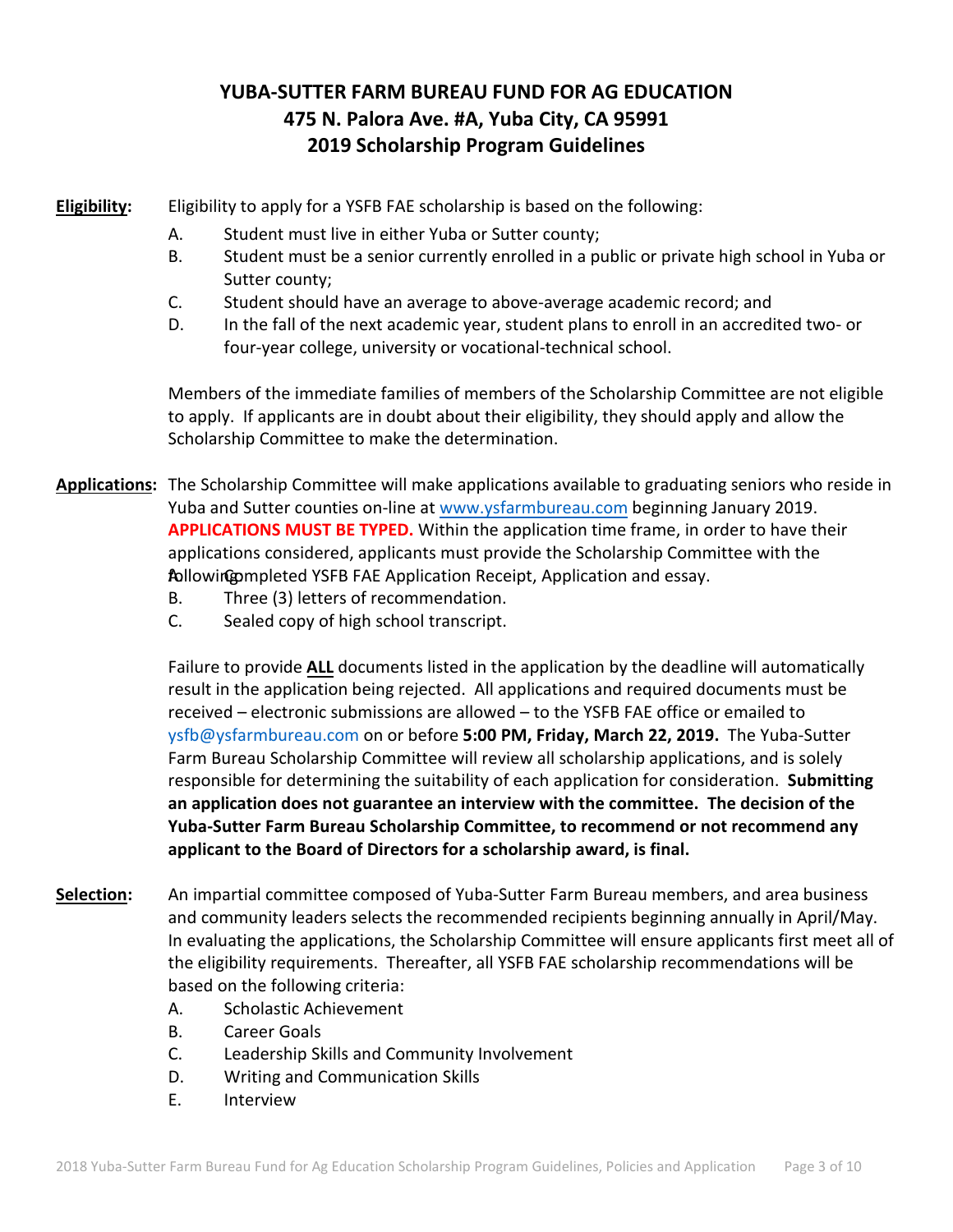- **Awards:** One-time awards of \$500 or more will be presented to a minimum of four high school seniors who meet the eligibility requirements. These awards are not based on financial need. Recipients of awards are allowed to:
	- A. Apply funding toward tuition and fees, room, board, books and supplies.
	- B. Transfer from one accredited institution to another.
- **Conditions:** Upon being awarded a scholarship, a recipient must:
	- A. Enroll as a full-time student in the fall of the year in which the scholarship was awarded.
	- B. Provide proof of enrollment at an accredited university, college, or school to the Yuba-Sutter Farm Bureau Scholarship Committee before receiving the scholarship check.
	- C. Sign and return the Acceptance Agreement form.
	- D. Complete the entire academic year without interruption, barring illness, emergency or military service.
- **Payments:** All scholarships are provided as cash awards in the form of a check payable to the recipient, and will be issued in the fall. Scholarship checks are mailed after the Scholarship Committee receives the signed Acceptance Agreement form, and a copy of the official class schedule that shows that the recipient is a full-time student for the first term in school.
- **Questions:** All inquiries should be directed to:

YSFB FAE Attn: Jessica DeCoito, Executive Director 475 N. Palora Avenue, Suite A Yuba City, CA 95991 (530) 673-6550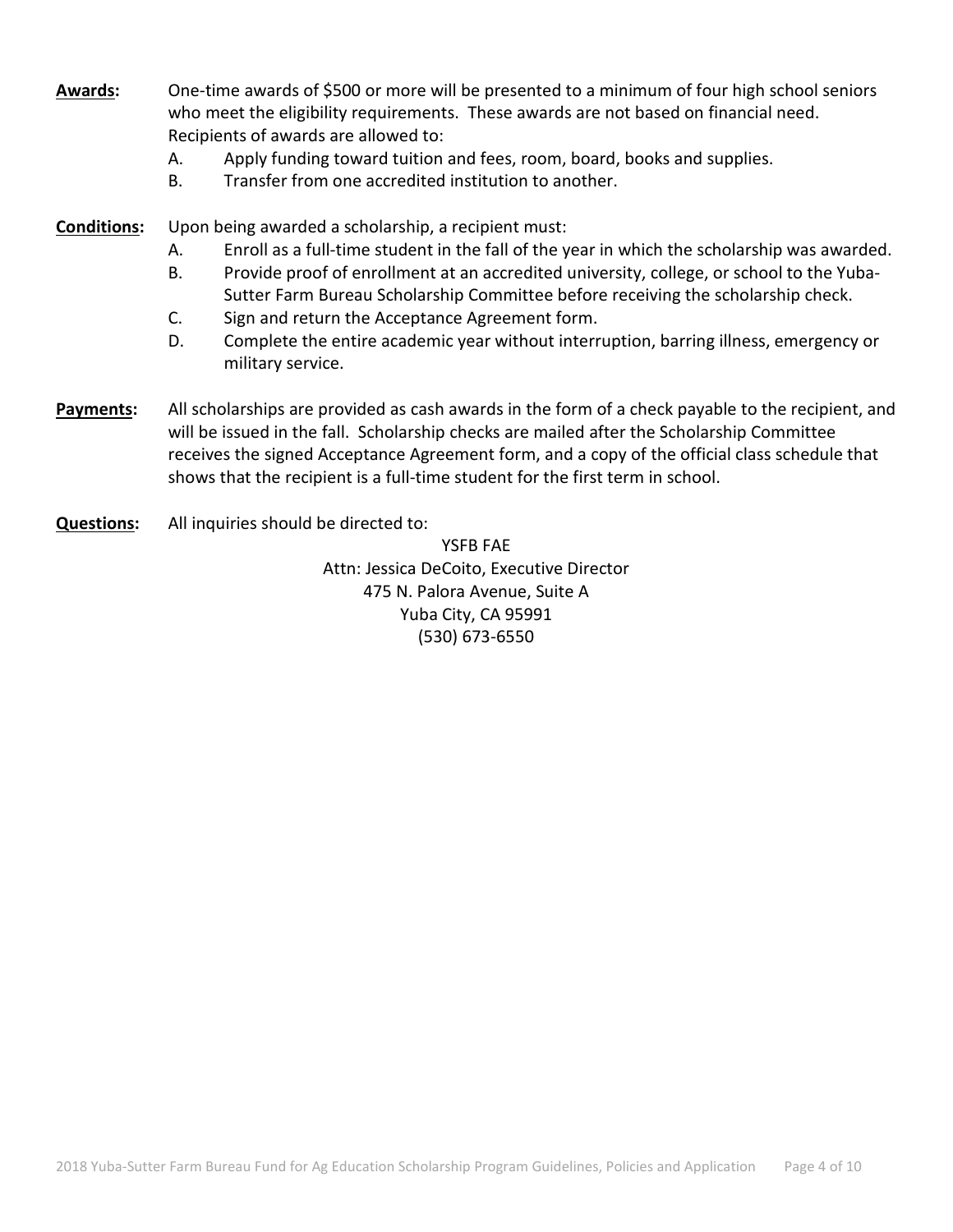# **YUBA-SUTTER FARM BUREAU FUND FOR AG EDUCATION 2019 Scholarship Committee Policies**

### **Scholarship Committee:**

The president of the Yuba-Sutter Farm Bureau (YSFB) appoints the chair and all members of the Scholarship Committee. The Scholarship Committee is comprised of a minimum of three (3) members of the YSFB Board of Directors, and area business and community leaders, and should reflect our diverse agricultural community.

### **Conflict of Interest:**

Members of the immediate families of members of the Scholarship Committee are ineligible to apply for consideration.

### **Scholarship Committee Responsibilities:**

The Scholarship Committee will be responsible for:

- A. A thorough review of all applications.
- B. Notifying students who submit incomplete applications.
- C. Notification of time and place of interview for students who meet all requirements.
- D. Establishing a list of questions to ask all scholarship applicants.
- E. Interviewing scholarship applicants.
- F. Any other thing deemed necessary by the Board of Directors or the Scholarship Committee in order to achieve the goals of the YSFB FAE Scholarship Program.

## **Criteria:** Committee members' shall base their recommendations on the following criteria:

- A. Scholastic Achievement
- B. Career Goals
- C. Leadership Skills and Community Involvement
- D. Writing and Communication Skills
- E. Interview

### **Release of Scholarship Results:**

Scholarship Committee Chair will be responsible for:

- A. Presenting winners to Board of Directors for approval.
- B. Notifying each scholarship winner by mail within three (3) working days of the next Board of Directors meeting.
- C. Notifying remaining scholarship applicants of the status of their application by mail within five (5) days of the next Board of Directors meeting.
- D. Notifying the media of the scholarship winners through a written release.

\*\*\*\*\*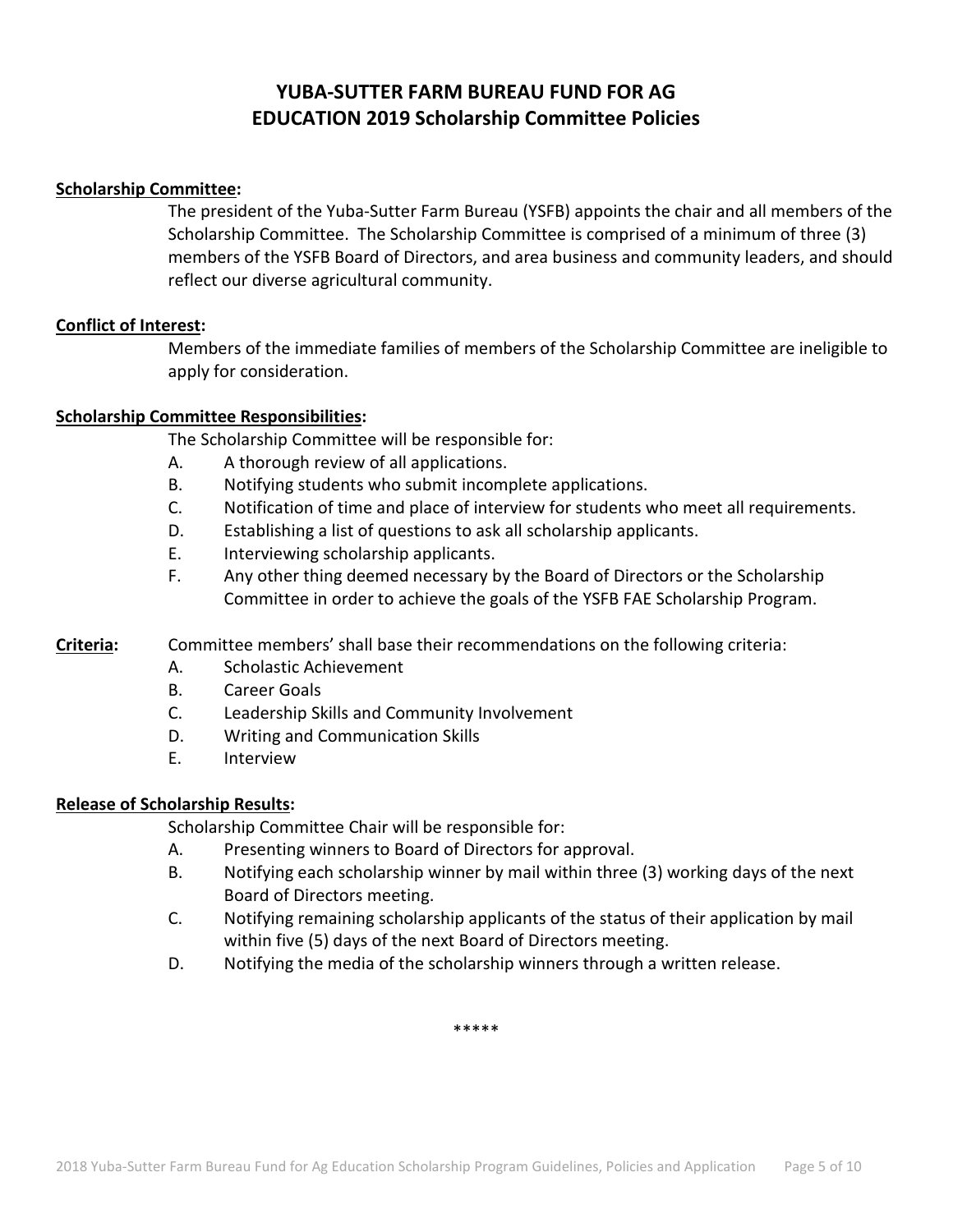# **YUBA-SUTTER FARM BUREAU FUND FOR AG EDUCATION 475 N. PALORA AVE. #A, YUBA CITY, CA 95991 2019 Scholarship Application Receipt**

I have read and fully understand the Scholarship Program Guidelines, Policies and Application for the YSFB FAE 2019 Scholarship Program. This receipt shall be part of my application. My completed application is attached hereto.

If my application is deemed by the Scholarship Committee to be incomplete, I understand that my application will be disqualified and I will not be scheduled for an interview. If any information contained in my application is inaccurate, my application will be disqualified and I will not be scheduled for an interview. If any information contained in my application is later found to be inaccurate or contrived, after I have been awarded a scholarship, the award will be cancelled and I hereby agree to immediately repay any funds dispersed to me by YSFB FAE.

I understand that my application will be reviewed by the Scholarship Committee. **I understand that submitting an application does not guarantee an interview with the committee. The decision of the Yuba-Sutter Farm Bureau Scholarship Committee, to recommend or not recommend any applicant to the Board of Directors for a scholarship award, is final.**

If my application is complete and determined to be acceptable by the committee, I will be notified by mail of the date and time of my interview with the committee. If I am not available at the scheduled date and/or time, I will notify the YSFB office at (530) 673-6550 as soon as possible. I understand that the Scholarship Committee will try to accommodate a change in the interview schedule, however, if not possible by the committee, my application will be disqualified and I will not be scheduled for another interview.

Signed at \_\_\_\_\_\_\_\_\_\_\_\_\_\_\_\_\_\_\_\_\_\_\_\_\_\_\_\_\_\_, California. I have read, understand and agree to the foregoing:

| Applicant's Signature                  | Date                                                                                                                                                                                                                           |  |
|----------------------------------------|--------------------------------------------------------------------------------------------------------------------------------------------------------------------------------------------------------------------------------|--|
| Applicant's Name (Printed)             |                                                                                                                                                                                                                                |  |
| Parent's Signature                     | Date                                                                                                                                                                                                                           |  |
|                                        | FOR OFFICE USE ONLY                                                                                                                                                                                                            |  |
| APPLICATION POSTMARKED/RECEIVED: Date: | Time: The contract of the contract of the contract of the contract of the contract of the contract of the contract of the contract of the contract of the contract of the contract of the contract of the contract of the cont |  |
| YUBA-SUTTER FARM BUREAU By:            |                                                                                                                                                                                                                                |  |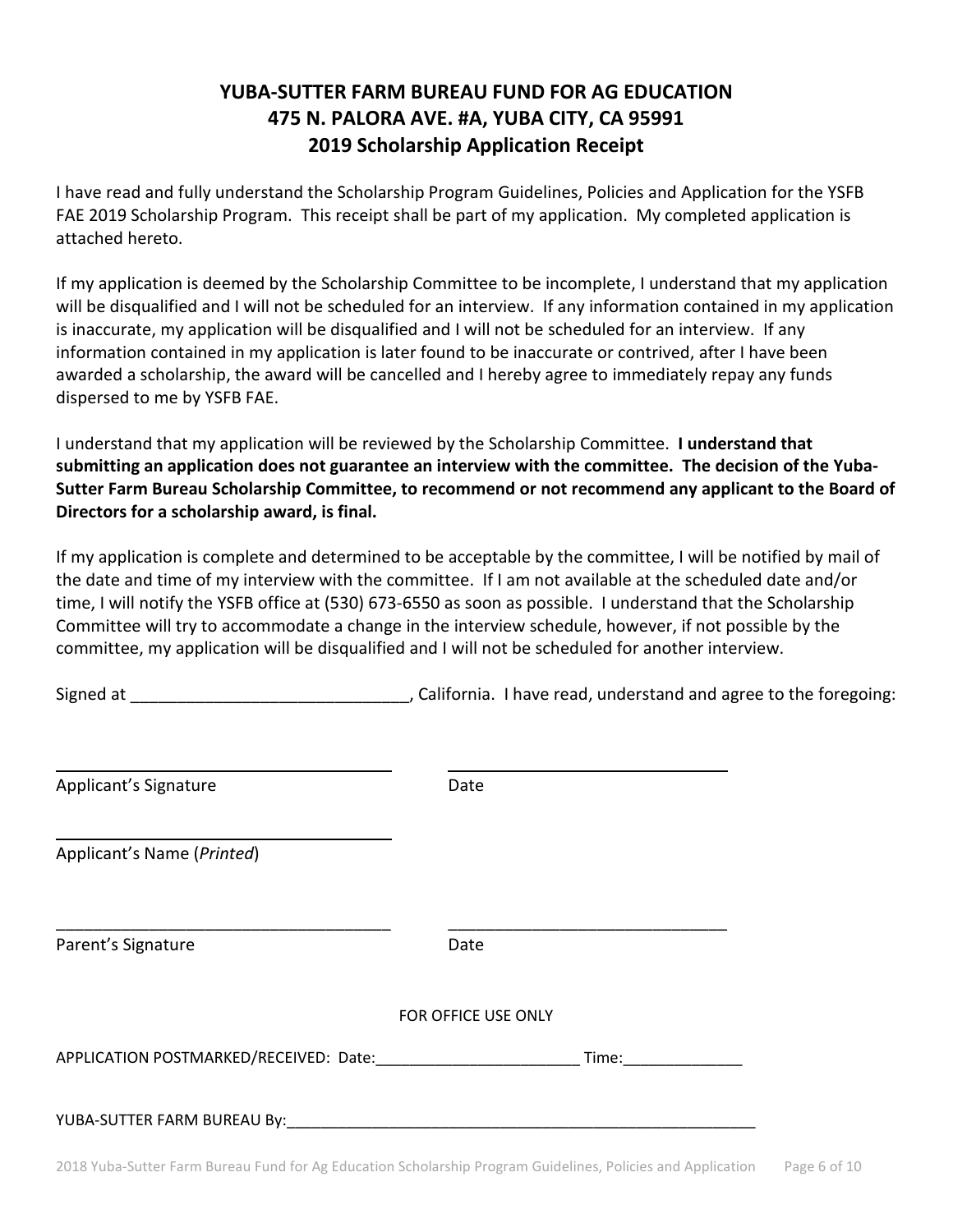# **YUBA-SUTTER FARM BUREAU FUND FOR AG EDUCATION 475 N. PALORA AVE. #A, YUBA CITY, CA 95991 2019 Scholarship Application – APPLICATION MUST BE TYPED**

| 1.  |                                                                                                                                                                                                                                |           |                                                                                                                                                                                                                                |      |                          |  |
|-----|--------------------------------------------------------------------------------------------------------------------------------------------------------------------------------------------------------------------------------|-----------|--------------------------------------------------------------------------------------------------------------------------------------------------------------------------------------------------------------------------------|------|--------------------------|--|
|     |                                                                                                                                                                                                                                | First     | Middle                                                                                                                                                                                                                         | Last |                          |  |
| 2.  |                                                                                                                                                                                                                                |           | Permanent Address: University of the Community of the Community of the Community of the Community of the Community of the Community of the Community of the Community of the Community of the Community of the Community of th |      |                          |  |
|     | Street                                                                                                                                                                                                                         |           | City                                                                                                                                                                                                                           |      |                          |  |
|     |                                                                                                                                                                                                                                |           |                                                                                                                                                                                                                                |      |                          |  |
|     | County                                                                                                                                                                                                                         | State     | <b>ZIP</b>                                                                                                                                                                                                                     |      | Telephone # of applicant |  |
|     |                                                                                                                                                                                                                                |           |                                                                                                                                                                                                                                |      |                          |  |
|     | Email of applicant                                                                                                                                                                                                             |           |                                                                                                                                                                                                                                |      |                          |  |
| 3.  | Are you or your parents current Yuba-Sutter Farm Bureau (YSFB) Members?                                                                                                                                                        |           |                                                                                                                                                                                                                                |      |                          |  |
|     | $\Box$ Yes                                                                                                                                                                                                                     | $\Box$ No | If yes, please provide membership #                                                                                                                                                                                            |      |                          |  |
| 4.  |                                                                                                                                                                                                                                |           |                                                                                                                                                                                                                                |      |                          |  |
| 5.  | $\Box$ Yes<br>$\square$ No<br>Are you pursuing a college degree in agriculture?                                                                                                                                                |           |                                                                                                                                                                                                                                |      |                          |  |
| 6.  |                                                                                                                                                                                                                                |           |                                                                                                                                                                                                                                |      |                          |  |
|     |                                                                                                                                                                                                                                |           |                                                                                                                                                                                                                                |      |                          |  |
| 7.  | [ ] Male [ ] Female                                                                                                                                                                                                            |           |                                                                                                                                                                                                                                |      |                          |  |
| 8.  | U.S. Citizen? [ ] Yes [ ] No [ ] Permanent Resident<br>Birth Date: <u>Alexander Alexander Alexander</u>                                                                                                                        |           |                                                                                                                                                                                                                                |      |                          |  |
| 9.  | Father/Step-Father/Guardian name: William School and Changes and Changes and Changes and Changes and Changes and Changes and Changes and Changes and Changes and Changes and Changes and Changes and Changes and Changes and C |           |                                                                                                                                                                                                                                |      |                          |  |
|     |                                                                                                                                                                                                                                |           |                                                                                                                                                                                                                                |      |                          |  |
| 10. |                                                                                                                                                                                                                                |           |                                                                                                                                                                                                                                |      |                          |  |
| 11. |                                                                                                                                                                                                                                |           |                                                                                                                                                                                                                                |      |                          |  |
| 12. | Mother/Step-Mother/Guardian occupation: What are also as a series of the material of the Mother of the Mother                                                                                                                  |           |                                                                                                                                                                                                                                |      |                          |  |
|     |                                                                                                                                                                                                                                |           |                                                                                                                                                                                                                                |      |                          |  |
| 13. | What recognition honors have you received in high school?                                                                                                                                                                      |           |                                                                                                                                                                                                                                |      |                          |  |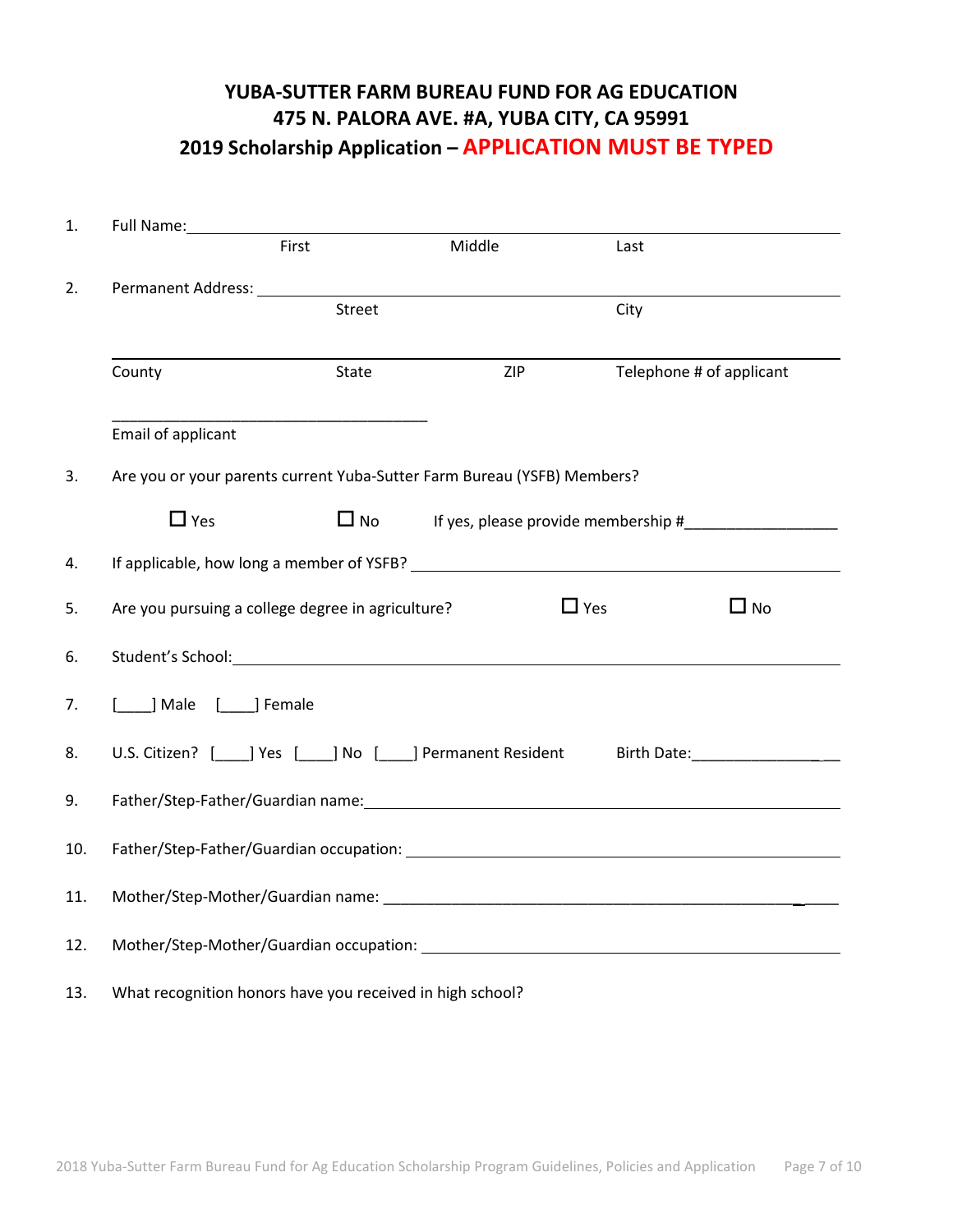- 14. What leadership offices have you held?
- 15. In what special activities (such as 4-H, FFA, Clubs, Societies, Churches, Athletics, etc.) have you participated?

| 16. | What college or university do you plan to enter?<br>What college or university do you plan to enter?                                                                                                                                                                                                          |  |  |  |
|-----|---------------------------------------------------------------------------------------------------------------------------------------------------------------------------------------------------------------------------------------------------------------------------------------------------------------|--|--|--|
|     |                                                                                                                                                                                                                                                                                                               |  |  |  |
| 17. |                                                                                                                                                                                                                                                                                                               |  |  |  |
| 18. | Major field of study?                                                                                                                                                                                                                                                                                         |  |  |  |
| 19. | For what occupation are you preparing?                                                                                                                                                                                                                                                                        |  |  |  |
| 20. | LETTERS OF RECOMMENDATION: Applicant must submit three (3) letters of recommendation<br>giving information about his/her character, abilities, and intent to continue his/her education. The<br>names and occupations of the persons (relatives excluded) who are writing the letters of recommendations are: |  |  |  |
|     |                                                                                                                                                                                                                                                                                                               |  |  |  |
|     |                                                                                                                                                                                                                                                                                                               |  |  |  |
|     |                                                                                                                                                                                                                                                                                                               |  |  |  |
| 21. | Do you have brothers or sisters currently in college? [189] Yes<br>No                                                                                                                                                                                                                                         |  |  |  |

22. Write a paragraph explaining why the Scholarship Committee should select you for a scholarship: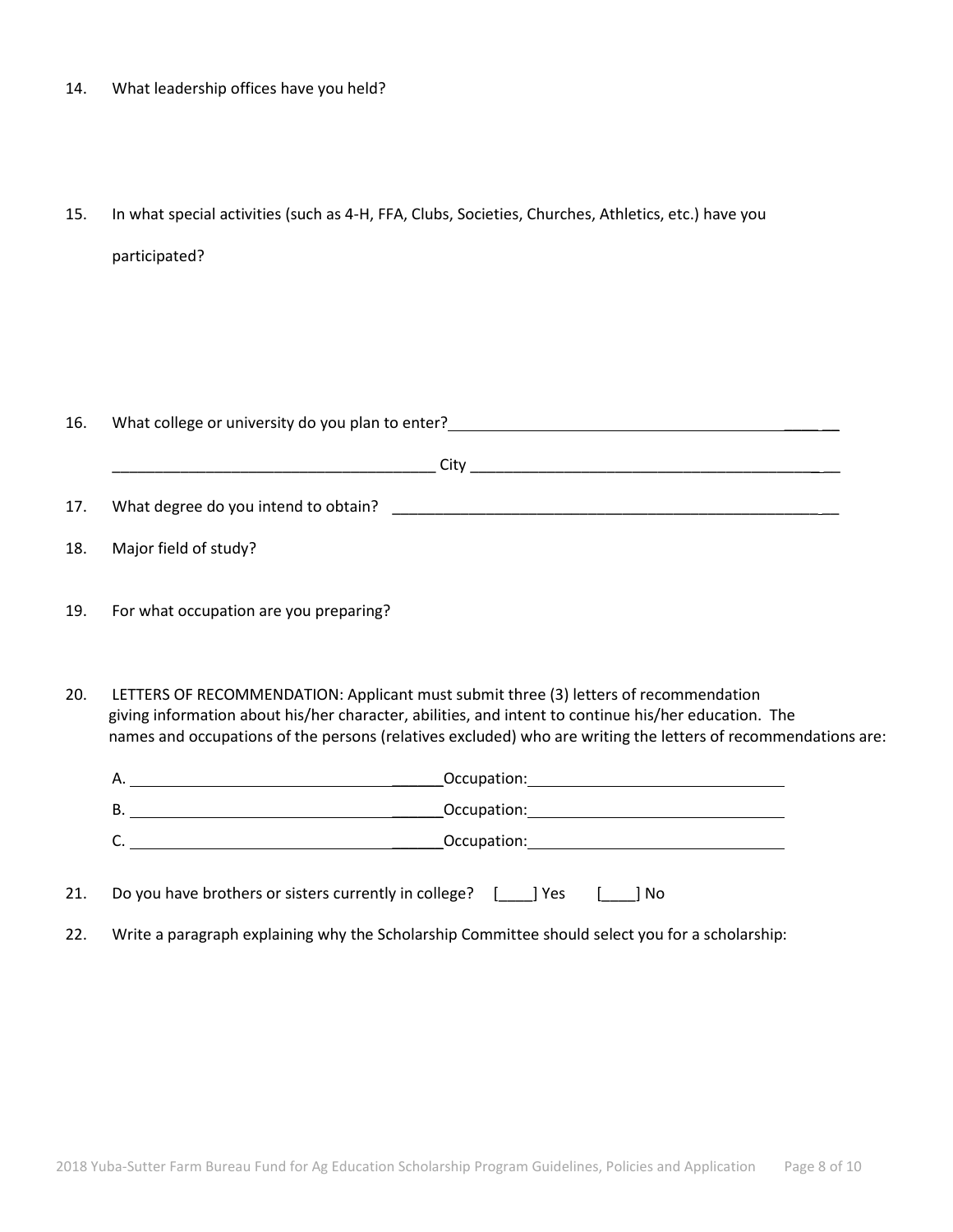23. **ESSAY:** Write a 500 word essay on topic below. Your essay MUST be typewritten, and a minimum of 500 words, not to exceed 520 words. Your essay should be included as an attachment to the application. **TOPIC: What does agriculture mean to the local and US economy?**

SEALED COPIES OF TRANSCRIPTS MUST ACCOMPANY COMPLETED APPLICATIONS.

ALL INFORMATION REQUESTED ON THE APPLICATION MUST BE RECEIVED BY YSFB FAE AT ITS OFFICE AT 475 N. PALORA AVENUE, SUITE A, YUBA CITY, CA 95991, OR VIA EMAIL AT [ysfb@ysfarmbureau.com](mailto:ysfb@ysfarmbureau.com) (electronic submissions are allowed) **ON OR BEFORE 5:00PM, March 22, 2019**. IT IS THE RESPONSIBILITY OF THE APPLICANT TO ENSURE RECEIPT OF APPLICATION (electronic or mail) HAS BEEN MADE. **LATE APPLICATIONS WILL NOT BE ACCEPTED. STUDENTS WILL BE NOTIFIED OF INTERVIEW DATES AND TIMES TO BE HELD.**

**Scholarship recipients agree to the use of their names, likenesses and information contained in their application packages for advertising and promotional purposes for the YSFB FAE Scholarship Program without further compensation or notification.**

*"I certify that the information on this application is true and correct to the best of my knowledge as evidenced by these signatures. I understand that all information contained on this application is subject to verification and that false information will lead to disqualification."*

| <b>Applicant's Signature (Required)</b> |  | Date: |
|-----------------------------------------|--|-------|
|-----------------------------------------|--|-------|

**Parent's Signature (Required)\_\_\_\_\_\_\_\_\_\_\_\_\_\_\_\_\_\_\_\_\_\_\_\_\_\_\_\_\_\_\_\_\_\_\_\_\_\_ Date:\_\_\_\_\_\_\_\_\_\_\_\_\_\_\_\_**

(Parent's signature is only required if applicant is under age 21 or claimed as a dependent.)